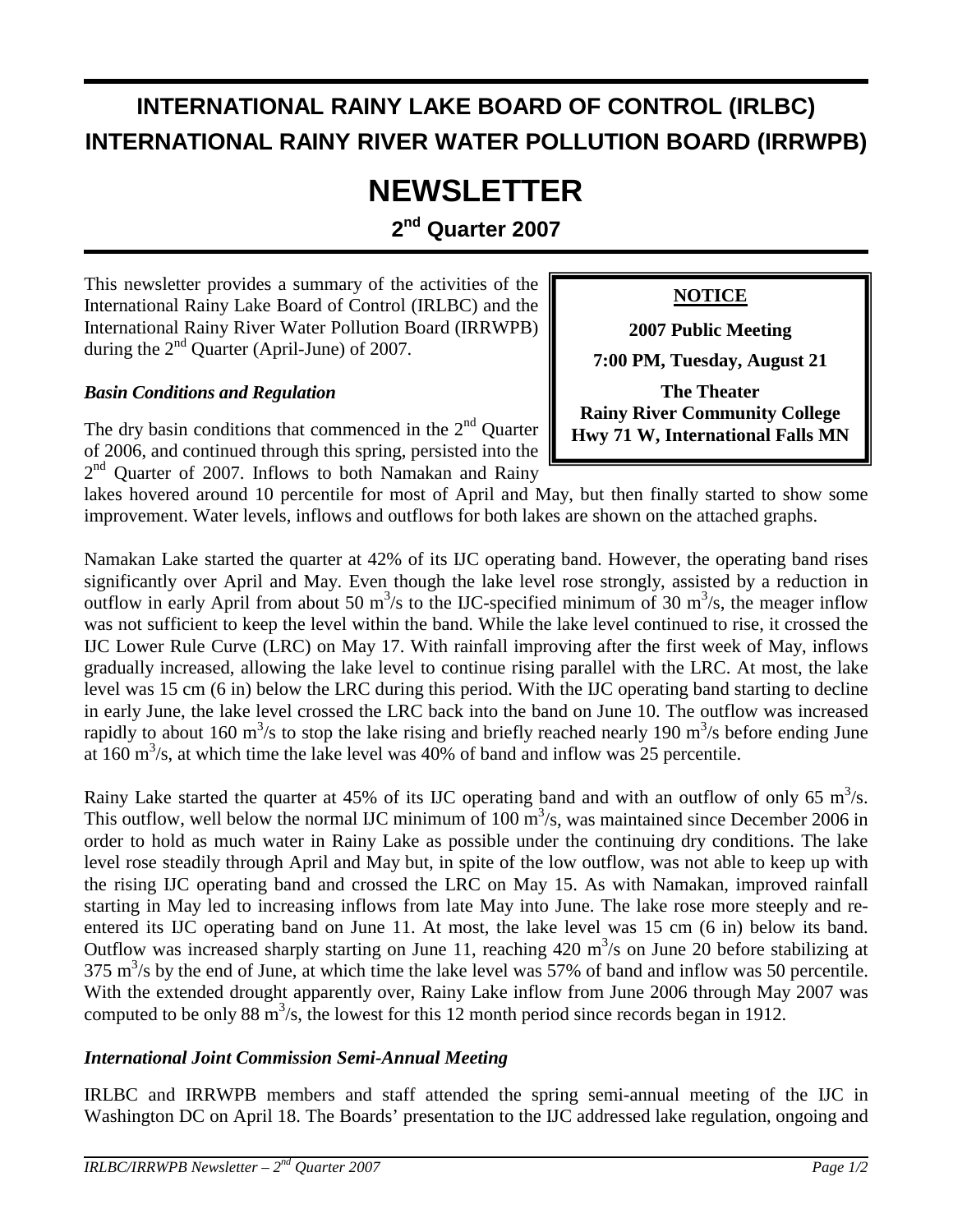emerging basin issues, projects under the IJC's "Watersheds Initiative" program and planned summer meetings. The basin issues component addressed hydropower peaking and rule curve monitoring, while emerging issues included proposed plans for hydropower on the Namakan River and the potential impacts of Rainy River turbidity and nutrient loads on Lake of the Woods water quality.

#### *Board Meetings*

During the quarter, the Boards met in Washington on April 18 and held two conference calls, on June 5 and June 28. While much of the meeting in Washington focused on the presentation to the IJC, there was also significant discussion about spawning criteria (especially water temperature) for walleye and sturgeon in the Rainy River. The conference calls addressed correspondence with the IJC, the change in ownership of the Abitibi Fort Frances outlet works, the spring spawn on the Rainy River, summer meeting arrangements, the proposed Namakan River hydro developments and basin studies (with their related funding issues). In addition, at the meeting, on the conference calls, and via email, the Boards dealt with basin conditions and regulation under the Supplementary Order issued by the IJC in February to address the drought conditions.

Several Members and staff also attended the ManOMin Watershed Conference in International Falls on April 10-12, at which staff gave a presentation on the IJC and the Boards.

#### *Rainy River Peaking Hydropower Peaking*

During the  $1<sup>st</sup>$  quarter the Work Group had finalized a report documenting their agreement that, for 2007 and 2008, no peaking would be conducted during a 2.5 month spring spawning period window, nominally from April 15 through June 30 but with actual dates depending on the status of the spawn. During the  $2<sup>nd</sup>$ quarter, these start and end dates were confirmed for 2007, based on river conditions and observations of the spawn. Collaborative studies were also commenced, conducted by the Minnesota DNR, the Ontario MNR and Fisheries & Oceans Canada, on the sturgeon spawn below the Rainy Lake dam and on water temperatures along the Rainy River. A summary report will be prepared.

#### *Change of Ownership of Fort Frances Dam and Powerhouse*

Effective April 1, Abitibi-Consolidated sold its outlet works on Namakan Lake at Kettle Falls and on Rainy Lake at Fort Frances to ACH Limited Partnership. Abitibi currently owns 75% of ACH. While some changes can be expected over time, the facilities will continue to be operated in accordance with IJC Orders.

#### *Proposed Hydropower Developments on the Namakan River in Ontario*

Under an Ontario government energy initiative, three sites on the Namakan River in Ontario have been identified for potential hydropower development. Field work, environmental assessments and planning studies are currently underway. Public information will be made available, and a public comment period

provided, before any approvals to proceed are granted. While the proposed projects are not expected to have any impact on international boundary waters, they will continue to be monitored by the Boards and the IJC. If an impact is likely on boundary waters, the projects would be subject to IJC approval. Further information is available at the proponent's web site: www.opeg.ca/ProjectOverview.html

*Questions or comments? Contact the Boards' Secretary: Kari Layman USACE - St. Paul District 190 Fifth Street East St. Paul, Minnesota 55101 - 1638 Phone: 651 290-5424 Fax: 651 290-5841 Email: Kari.L.Layman@usace.army.mil*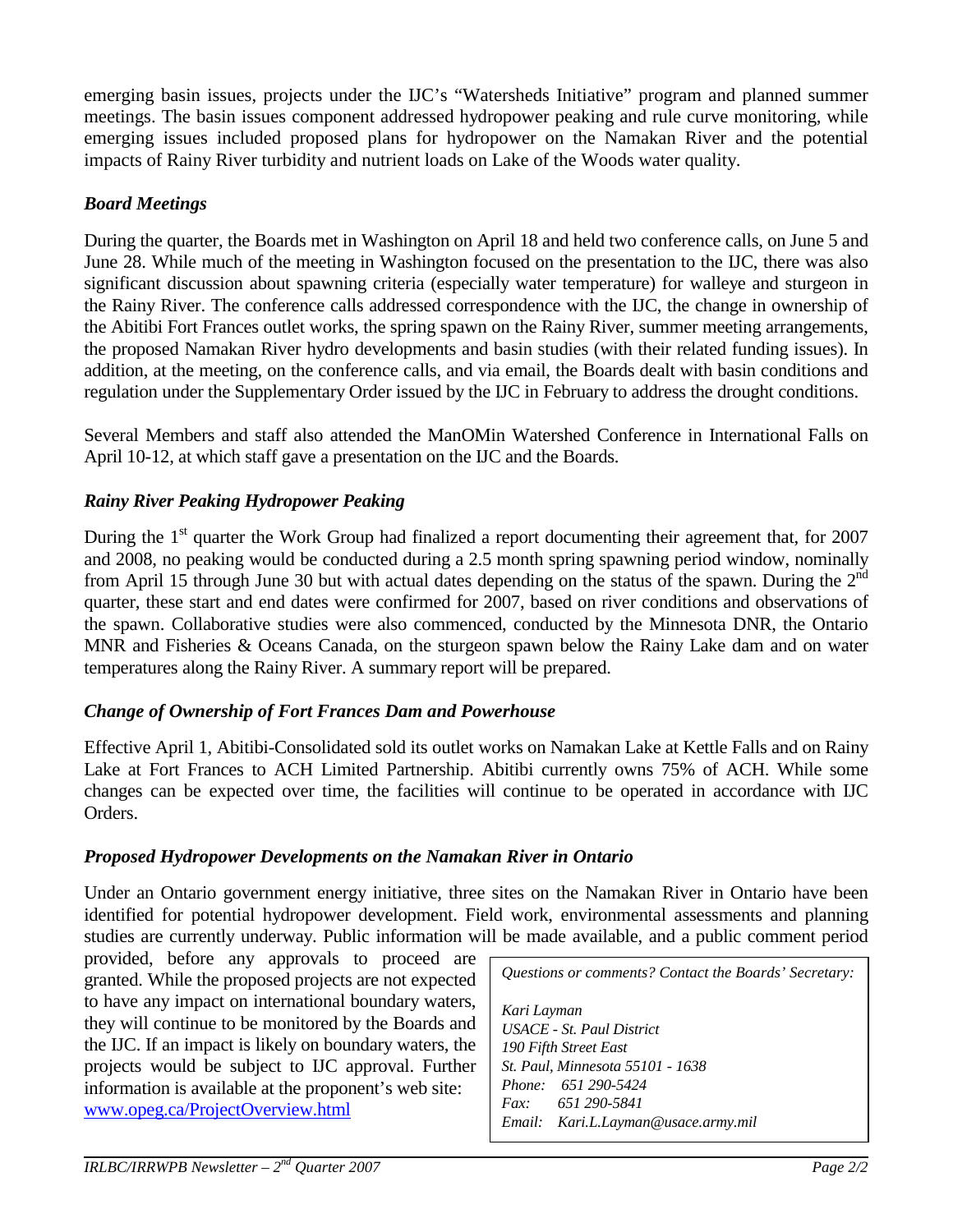## NAMAKAN LAKE